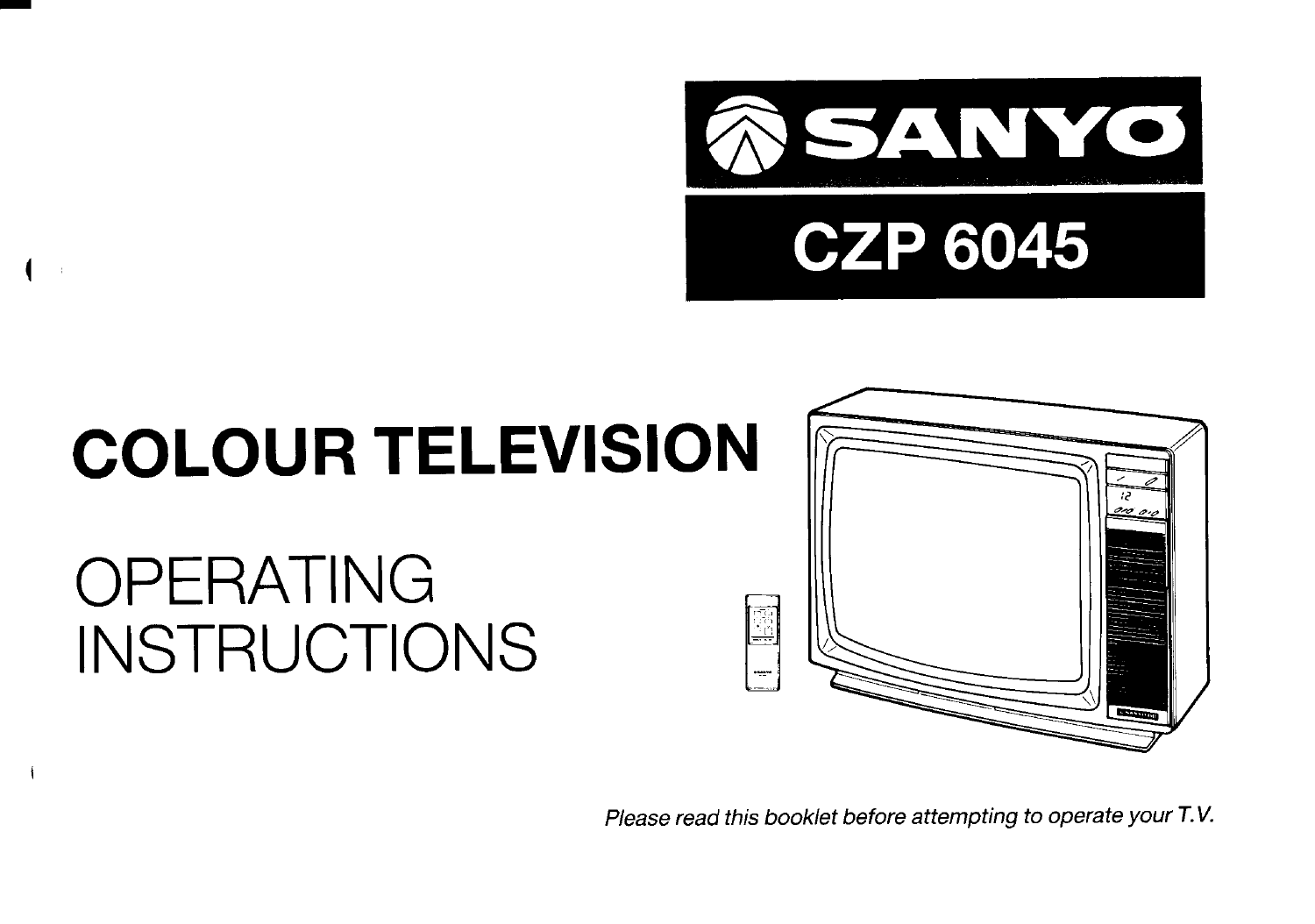# Customer responsibilities list

**BEFORE YOU CALL FOR SERVICE, check the following points which are your responsibility. A service charge will be made for service as a result Ot**

- 1. **Power point not switched on or plug not pushed in.**
- **2. No power at power point. Check with small appliance.**
- **3. Aerial lead not properly connected.**

**\**

**4. Controls not properly adjusted in accordance with operating instructions.**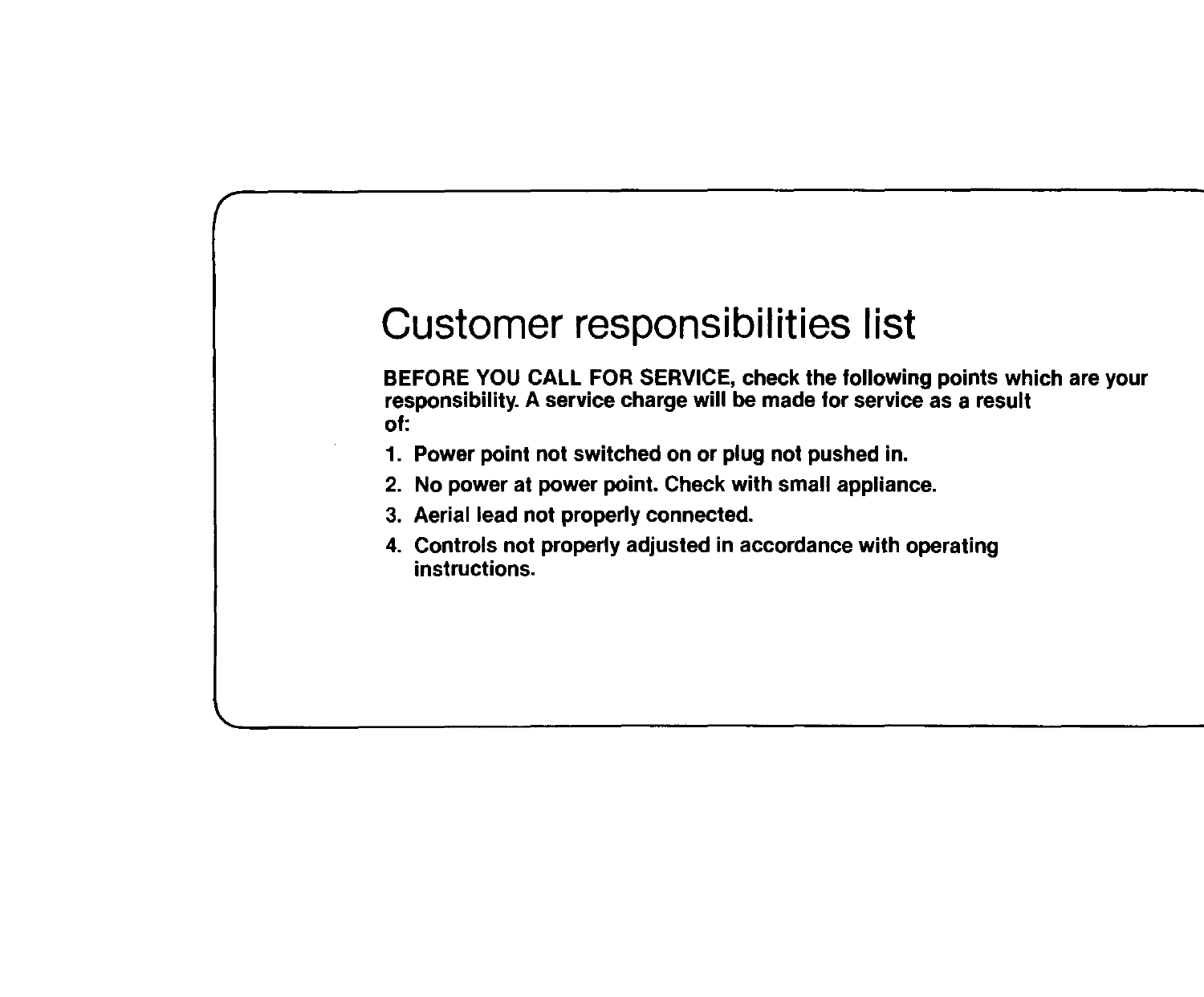# Introduction

We conguratulate you on the acquisition of vour colour television set. It has been manufactured by using the most advanced technical knowledge available and with the most modern production and testing methods.

The equipped AV terminals can be connected a VCR, video disc player or other AV apparatus.

# **Mains Supply**

The TV set is designed to operate an A.C. mains supply of 220 (160 - 290) volts 50Hz.

# Important

- \* Please pay particular attention to existing regulations regarding the registration and operation of this TV set.
- \*We guarantee this set for 12 months as explained in our guarantee. Please read it carefully. All internal adjustment knobs, even if accessible from the outside with a screw driver, must not be changed.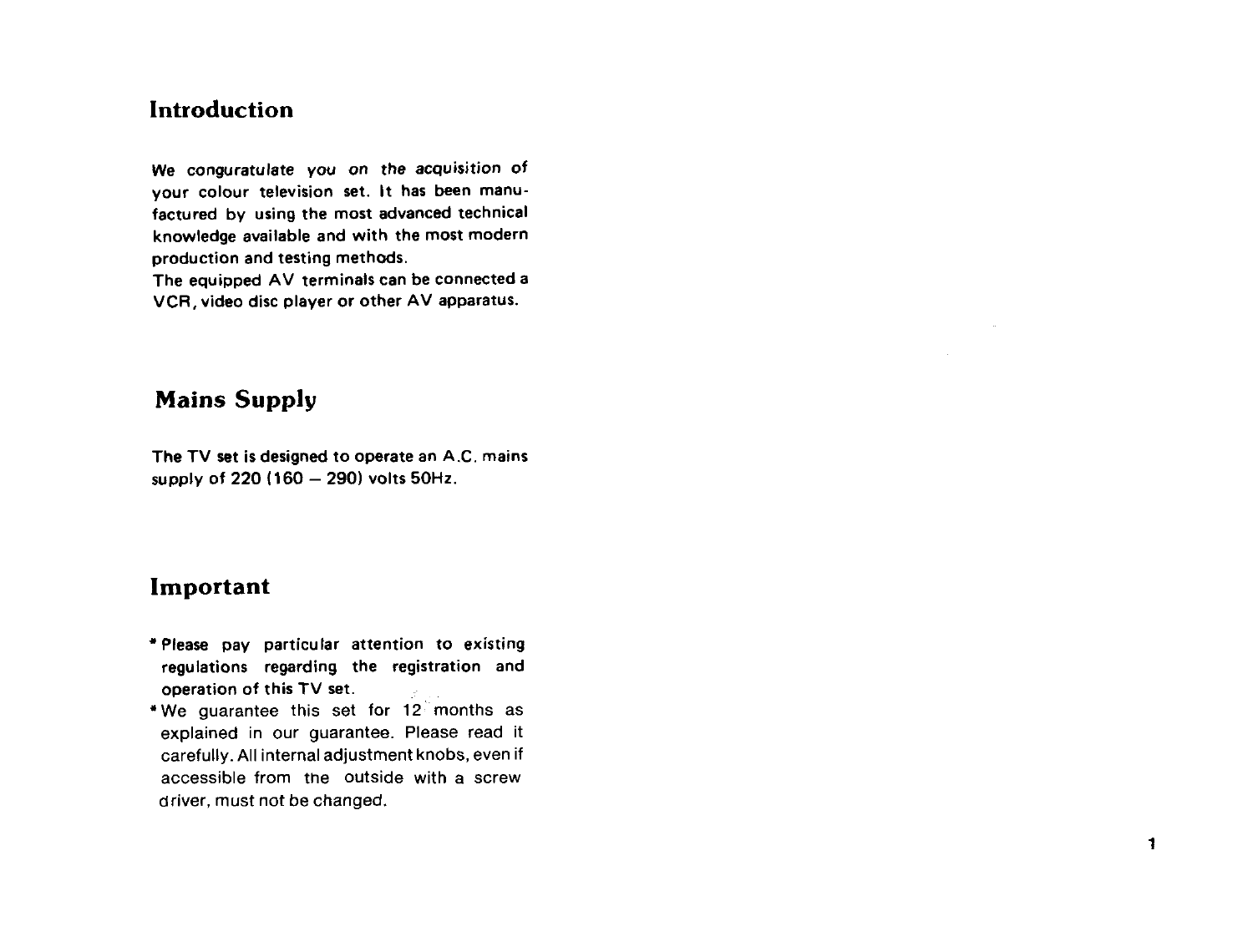# Aerial

**The type of aerial required depends on factors such as the site, its distance and direction from the transmitter, local interference etc. Your dealer will advice you the best type of aerial to used.**

**The aerial socket is on the back panel of the TV set**

**The aerial connection is equivalent to DIN 45 325 for a combed UH F/VHF aerial with 75-ohm coaxial connections.**

## Battery Installation

- **1. Remove the battery cover by lifting the tab on the battery cover.**
- **2. Install two "AA" 1.5 volt batteries so that the "+" and "-" marks on the batteries match the "+" and "-" marks inside the unit.**
- **3. Close the battery cover.**
- **Note: Replace the batteries when the TV set is showing the following symptoms: Operation is unsteady or erratic, sometimes the TV set does not work with transmitter. Discharged batteries may leak and damage the unit. The normal life of batteries should be from nine to ten months.**



1,

 $\overline{2}$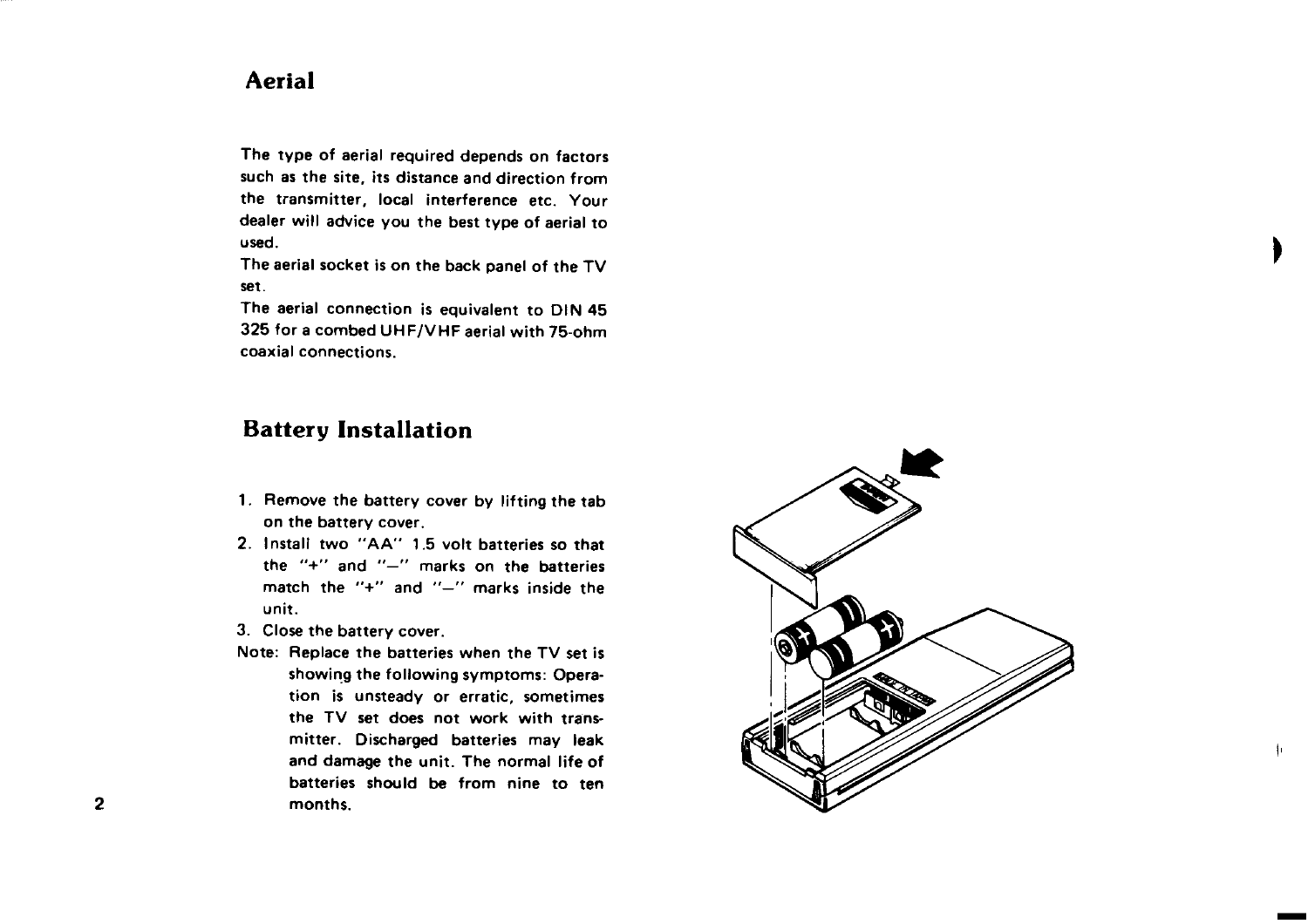## Operation

## Power On-Off ( (i) )

To switch the TV set on press the main switch (10). The programme number "1" appears in the Programme indicator. To switch the TV set off, press it again.

#### **Programme Selection**

Press the right side (+) of the Programme selector, and the TV set will step up to the next station, i.e.: 1, 2, 3 . . . 11, 12; 1, 2, 3 . . . Press the left side  $(-)$ , and the TV set will step down to the previous station i.e.:  $1$ ; 12, 11, 10...2, 1; 12, 11 . . . The number of the programme selected will appear in the programme indicator. To set the TV stations in your area, refer to the instructions for "Station Settings." (Page  $11-15$ 

#### $Volume($

Volume can be adjusted by using the  $+$  and  $$ buttons to increase or decrease the sound volume.

#### **AFT (Automatic Fine Tuning)**

AFT automatically maintains correct fine tuning so that it is seldom necessary to retune the set. AFT operates automatically when the AFT defeat button is in the "ON" position and the control box door is closed.

NOTE: AFT will be defeated when the control box door is opened.



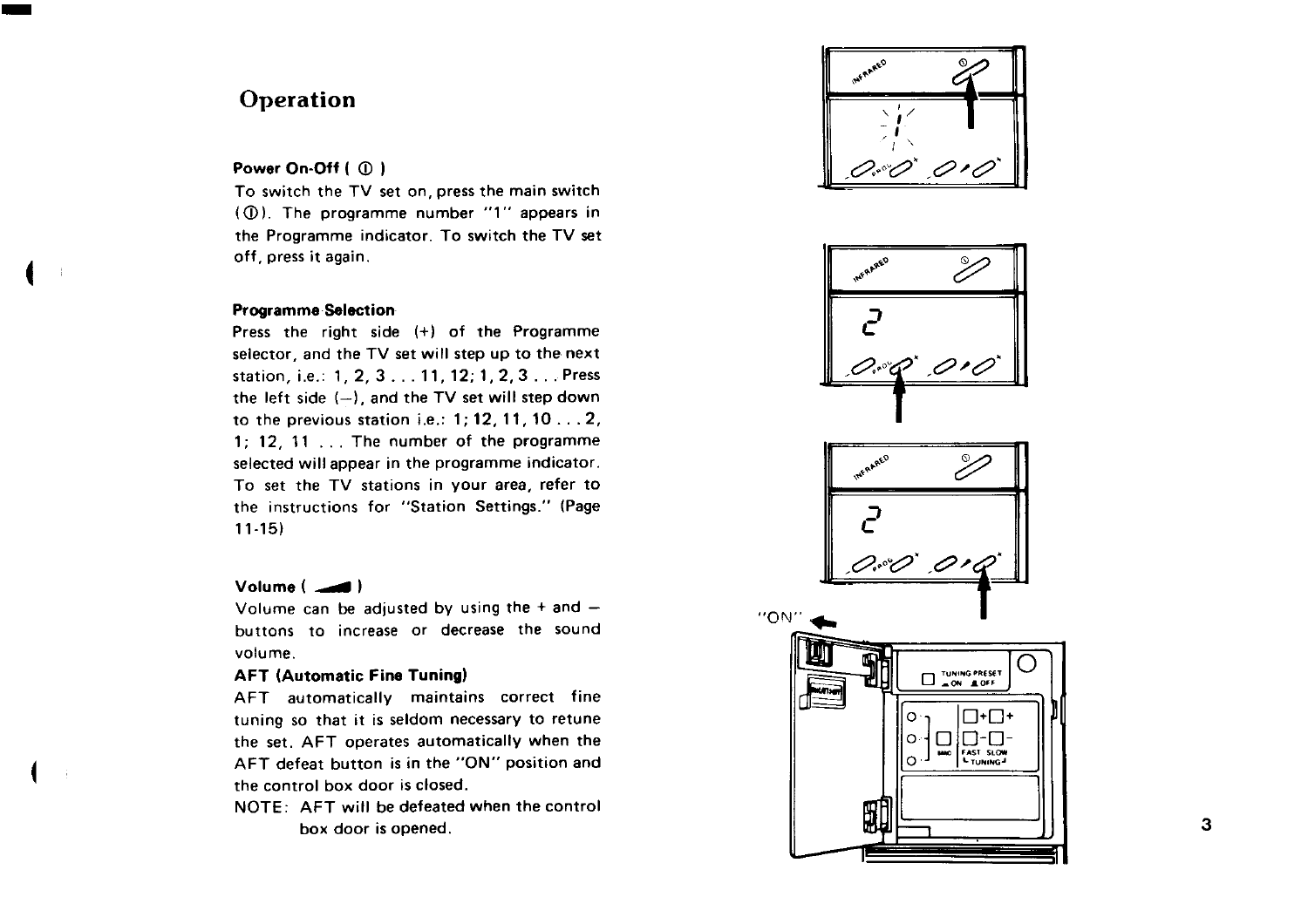## **@lour Maturation ( @ )**

**Adjust the picture's colour saturation by using the + and – buttons, while observing the flesh tones of a human face on the screen.**

## **Brightness ( ~ )**

**The brightness of the picture can be adjusted by using the+ and – buttons.**

### **Contrast ( ~ )**

**The contrast is the different between darker and lighter portions of the picture, and can be adjusted by using the contrast control knob.**



**A.V. (Audio Video)** conmction - Aerial socket **The A.V. apparatus can also be connected to the aerial socket of your T.V. receiver. In this case, programme selector must be se-**

**lected to programme number "12 (A. V.)". For further details concerning this connection and adjustment, refer to the operating instructions for the A.V. apparatus.**

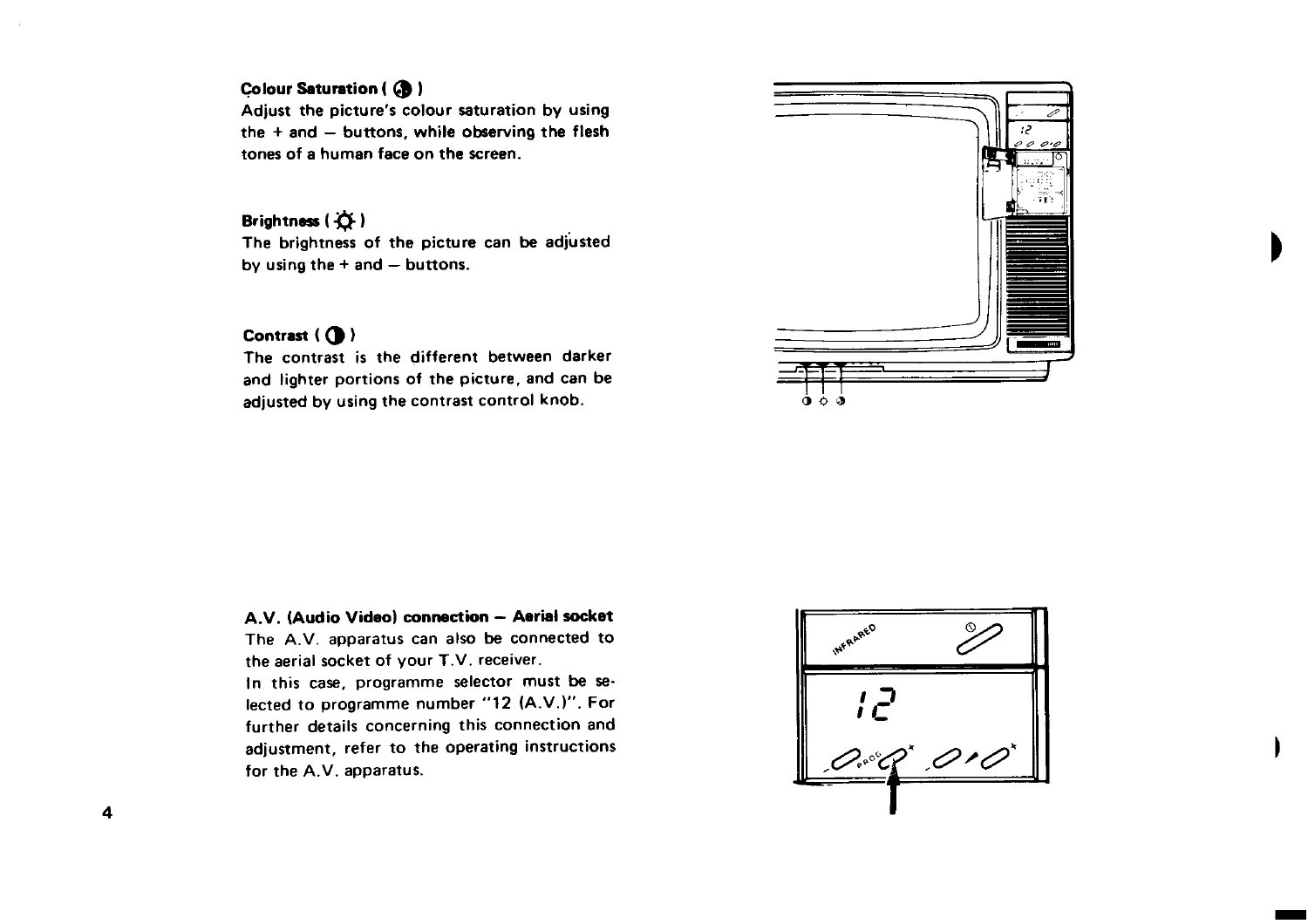# **Remote Control**

#### **Remote Control operation**

The main ON/OFF switch of the TV set must be in the "ON" position before remote control operation.

Point the transmitter toward the TV set, then press the appropriate function button.

## Power ON/OFF  $($ , $)$ )

To switch the TV set on, press the power switch  $\langle \langle \cdot | \cdot \rangle \rangle$ . To switch the TV set off, press it again.

Note: The stand-by indicator will remain illuminated when the TV set is switched off with this button. This is so indicate that the TV set is still partially energized.

To disconnect the TV set completely from mains, switch off with the main switch.

#### **Programme Selection**

Press the right side (+) of the Programme selector, and the TV set will step up to the next station, i.e.: 1, 2, 3 ... 11, 12; 1, 2, 3 ... Press the left side  $(-)$ , and the TV set will step down to the previous station i.e.:  $1$ ; 12, 11, 10...2. 1; 12, 11 . . . The number of the programme selected will appear in the programme indicator.

## Mute (XD)

Should you wish to mute the sound press mute button once. To switch the sound back on press this button again.





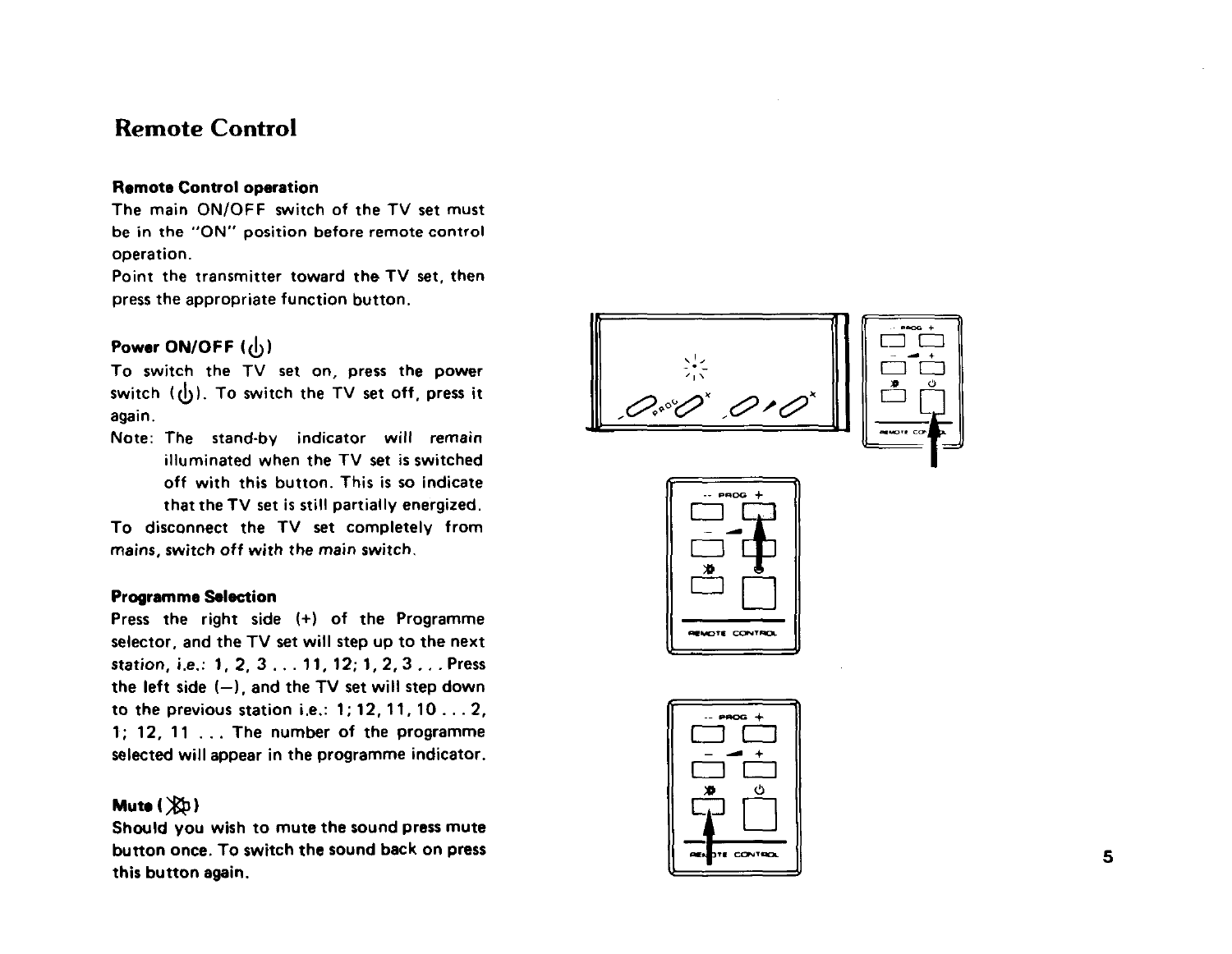#### Presetting of stations

**When preset adjustment is necessary, open the control compartment door by pulling the right side of the door.** ❑ *Press* **the TUNING PRESET button to ON**

- **[pressed) position.**
- ❑ **Press either (+) or (-) PROG. button, step by step, until the desired programme num. ber is displayed in the programme indicator.**
- ❑ **Press the BAND button to the channel band corresponding to your desired channel. The channel band indicator shows which channel band (1, 2 or 3) is being selected. Channel bands 1, 2 and 3 are the channel groups bends 1, 2** and 3 are the channel groups<br>shown below.
	- **1 . . . VHF channels 1-3**
	- **<sup>2</sup> . . . VHF channels 4-11 —**
	- **3 . . . UHF channels 2169**

**When the bend is set using the BAND button, the frequency will be set to the lowest frequency in the set band.**

❑ **press and hold the (+) FAST button to station searching.**

**When a station is found, release the(+) FAST button as soon as picture appears. IF the (+) FAST button is pressed too long, press the (–) FA.ST BUTTON to regain station.**

**If the station found above step is not one to be set at programme number selected, press and hold the (+) FAST button again until the desired station appears.**

**When searching stops, the TV picture and sound will probably be rough.**



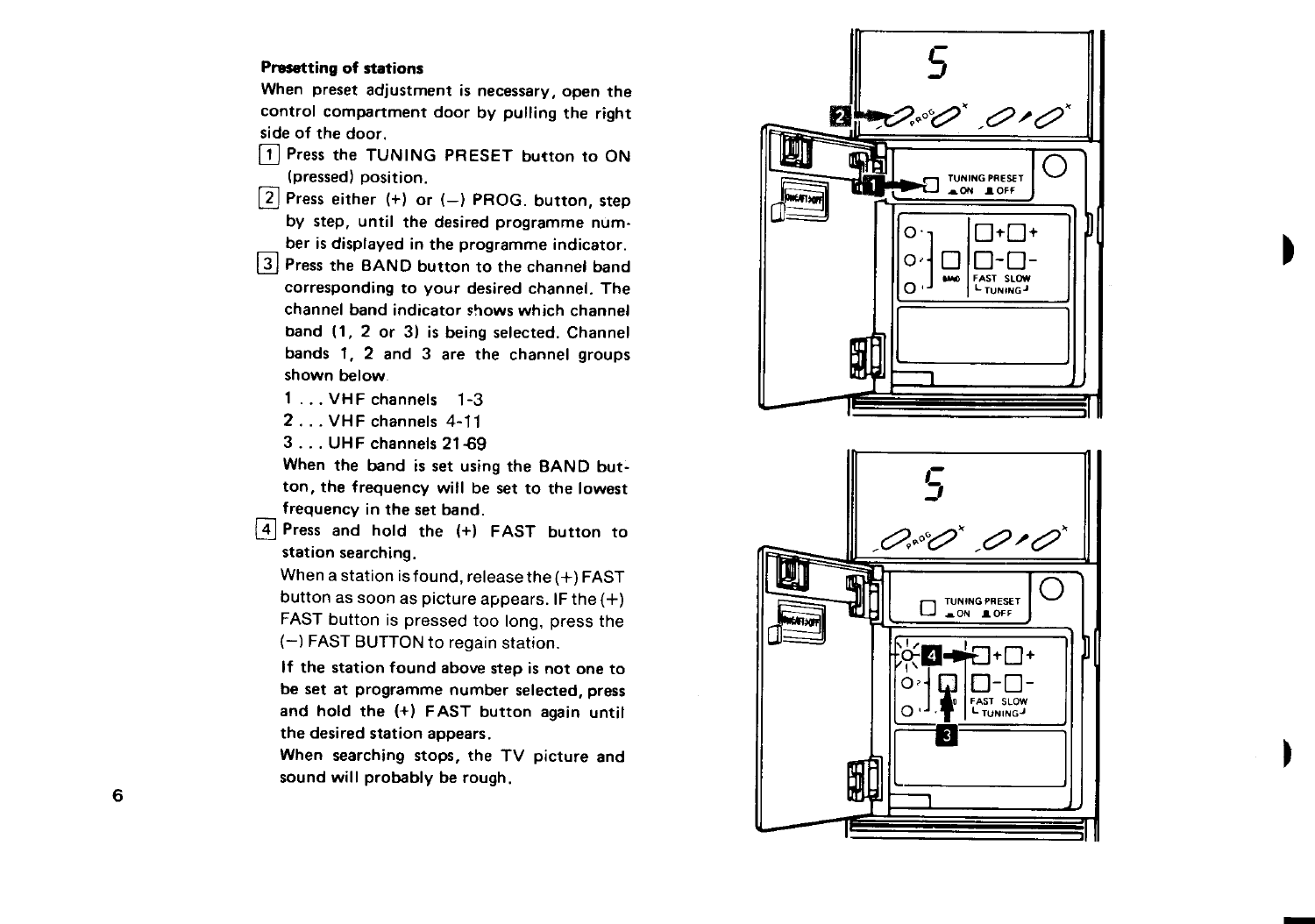5 Press and hold the (+) SLOW button until both picture and sound reception clear.

IF the (+) SLOW button is pressed too long, press the (-) SLOW button to regain optimum tuning.

NOTE:

When the FAST or SLOW tuning button is released, the TV station will be stored in the electronic memory.

6 Repeat steps 2 to 5 for remaining programme numbers to be set.

WHEN PRESETTING OF STATIONS IS COM-PLETED. PRESS THE TUNING PRESET BUTTON TO OFF (released) POSITION and close the control compartment door. Any programme can now be easily selected by using the PROG, button on the TV set, or remote control transmitter.



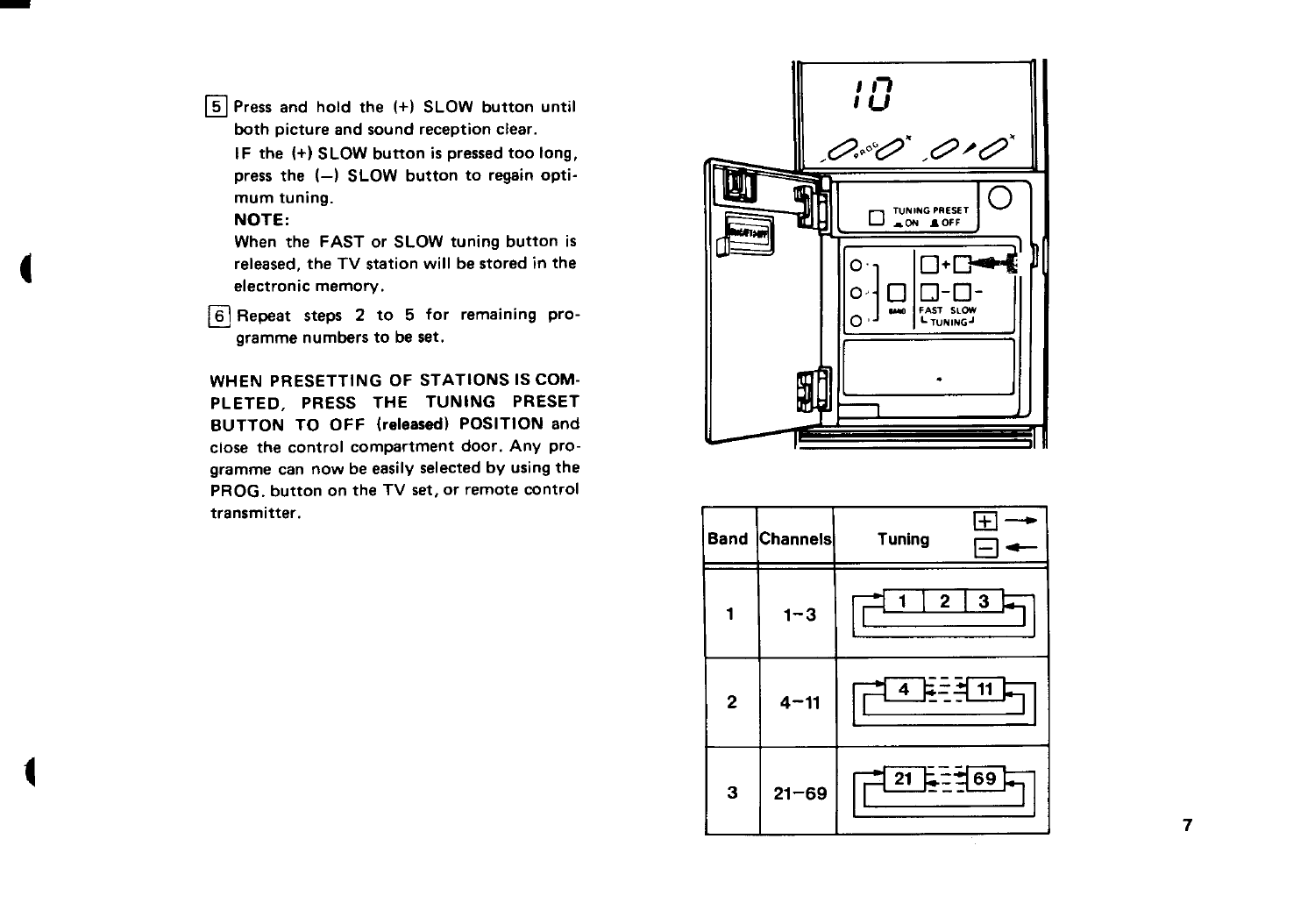# Technical Data

**Power %urce . . . AC 220V, 50Hz Television System . . . Systam-BIG Colour System . . . . . PAL Channel Coverage . . . VHF 1-3 4-11 IJHF 21-69 Audio Outmst . . . . . . 1.5 watts undistorted**

**The set is constructed according to X-ray safety regulations. X-ray emissions are sufficiently shielded.**

 $\lambda$